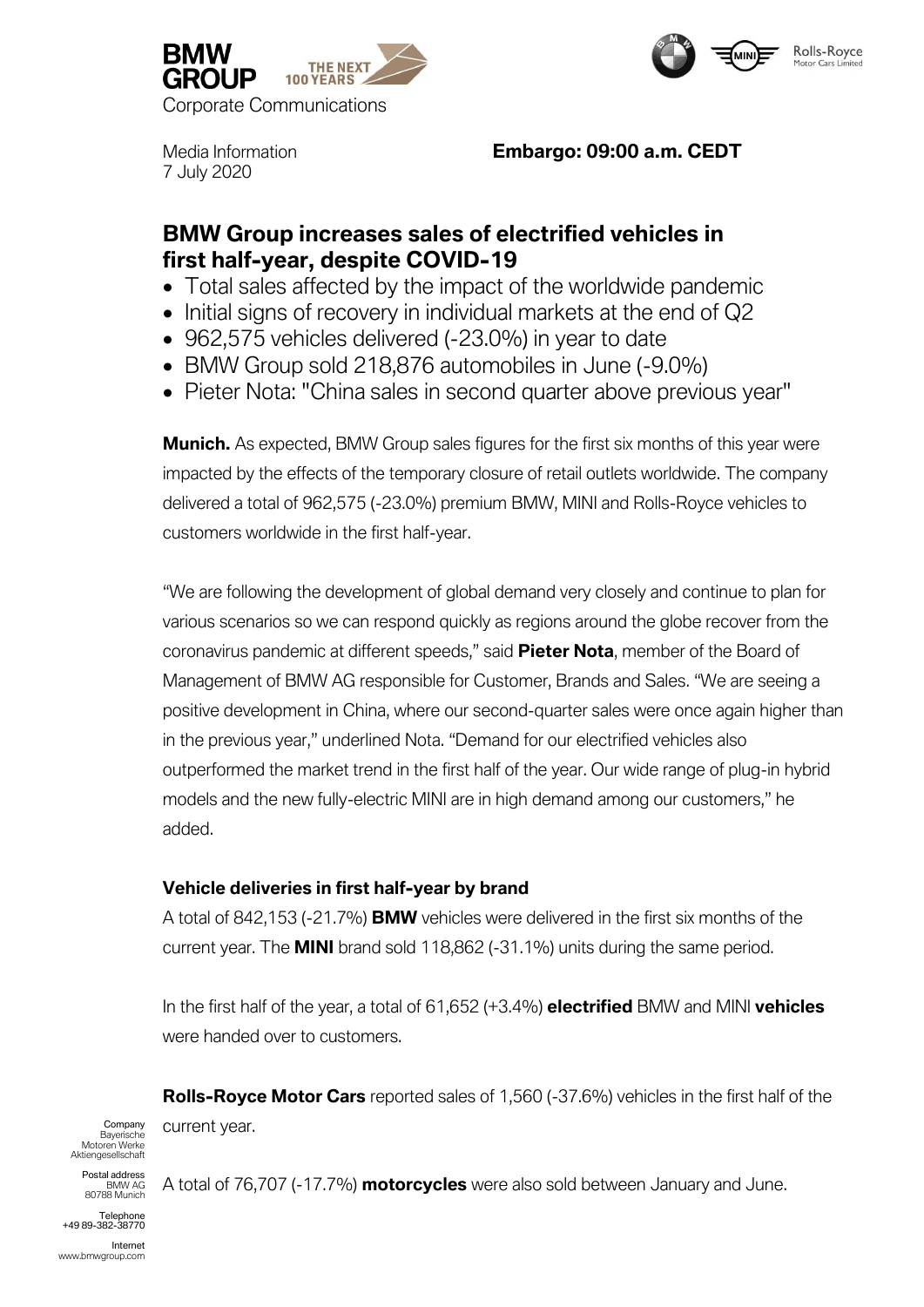



Corporate Communications

Media Information

 $D_{\text{date}}$  7 July 2020

Subject BMW Group increases sales of electrified vehicles in first half-year, despite COVID-19 Page 2

### **Strategic decisions on future model line-up bearing fruit**

The BMW Group began early with the systematic electrification of its vehicle portfolio. The BMW Group already offers plug-in hybrid models in all relevant vehicle segments and occupies a leading role in Germany and worldwide. Against this background, the company welcomes Germany's economic package and expects to benefit from this stimulus, especially through incentivisation of electrified vehicles. Production of the fully-electric BMW iX3 will begin in a few months. Next year, electrification of the model line-up continues with the fully-electric BMW i4 and the BMW iNEXT. The BMW Group aims to have a total of 25 electrified models on the roads by 2023 – more than half of them fully electric.

The BMW Group has also continued to refresh its model range and presented the new generation of its sporty two-door BMW 4 Series Coupé in the premium mid-size segment in late May. The new BMW 5 Series has also been on the market since June, with numerous design and technology innovations that underpin its leading position in the premium upper mid-size segment. THE 5 offers the largest selection of plug-in hybrids in the BMW portfolio, with five model variants.

The MINI brand's young electrified product line-up also had a positive impact on sales figures. In the first half of this year, a combined 8,587 units (+4.1%) of the plug-in hybrid MINI Cooper SE Countryman ALL4\* and the fully-electric MINI Cooper SE\* were sold.

#### **BMW and MINI sales in key regions worldwide**

#### **Germany**

The BMW Group's domestic market saw a positive trend in new orders – in particular, for electrified vehicles – at BMW, and especially MINI. A total of 116,255 BMW and MINI vehicles (-29.1%) were sold during the first six months; 10.8% of these were electrified.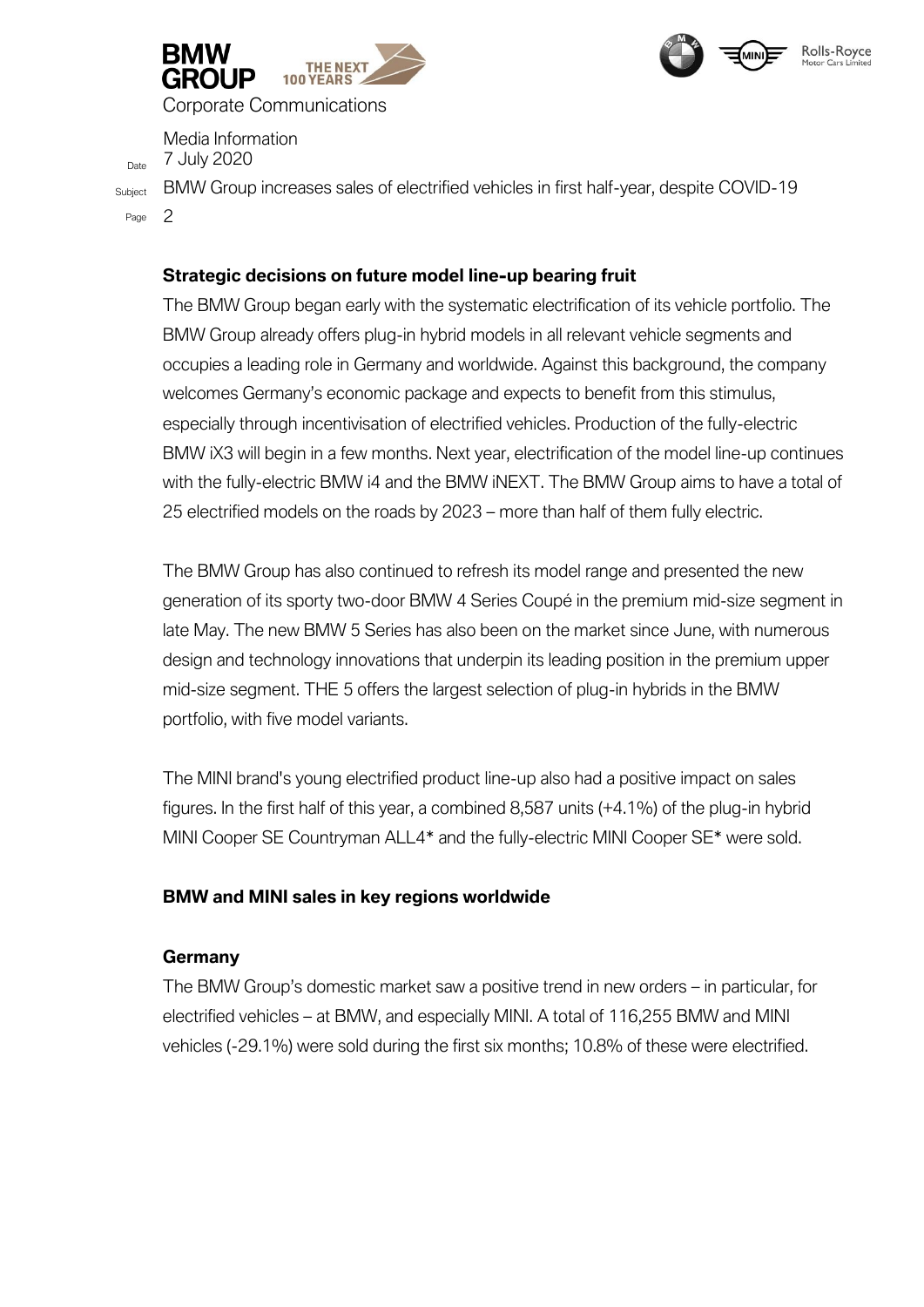



Corporate Communications

Media Information

 $D_{\text{date}}$  7 July 2020

Subject BMW Group increases sales of electrified vehicles in first half-year, despite COVID-19 Page 3

### **Europe**

In the Europe region, a total of 372,428 (-32.3%) BMW and MINI vehicles were delivered to customers between January and June of this year. With 40,734 BEVs and PHEVs sold, the percentage of electrified vehicles stood at 10.9%. With very limited exceptions, all retail outlets in the region had reopened by the end of the first half-year.

### **North America**

The situation in the US remains mixed and varies from state to state. By mid-June, all retail outlets had reopened for the first time since early March. A total of 133,844 vehicles (-30.6%) were delivered to customers in the first half of the year; of these, 121,657 (-29.6%) were BMW brand vehicles.

#### **China**

In China, sales for the first six months of the year totalled 329,069 vehicles (-6.0%). Sales in the second quarter were already 17.1% higher year-on-year. This continues the positive trend pointing to recovery in this market since March.

|                                 | Q2 2020 | <b>Compared with</b> | <b>1st Half 2020</b> | <b>Compared with</b> |
|---------------------------------|---------|----------------------|----------------------|----------------------|
|                                 |         | previous year %      |                      | previous year %      |
| <b>BMW Group Automotive</b>     | 485,701 | $-25.3%$             | 962,575              | $-23.0%$             |
| <b>BMW</b> <sup>1</sup>         | 430,397 | $-23.2\%$            | 842,153              | $-21.7%$             |
| <b>MINI</b> <sup>1</sup>        | 54,597  | $-38.2%$             | 118,862              | $-31.1%$             |
| <b>BMW Group electrified*</b> 1 | 31,095  | $-4.9%$              | 61,652               | $+3.4%$              |
| Rolls-Royce <sup>1</sup>        | 707     | $-46.8\%$            | 1,560                | $-37.6%$             |
| <b>BMW Motorrad</b>             | 41,933  | $-23.2%$             | 76,707               | $-17.7%$             |

#### **BMW Group sales in Q2 and YTD June 2020 at a glance**

\*BEVs and PHEVs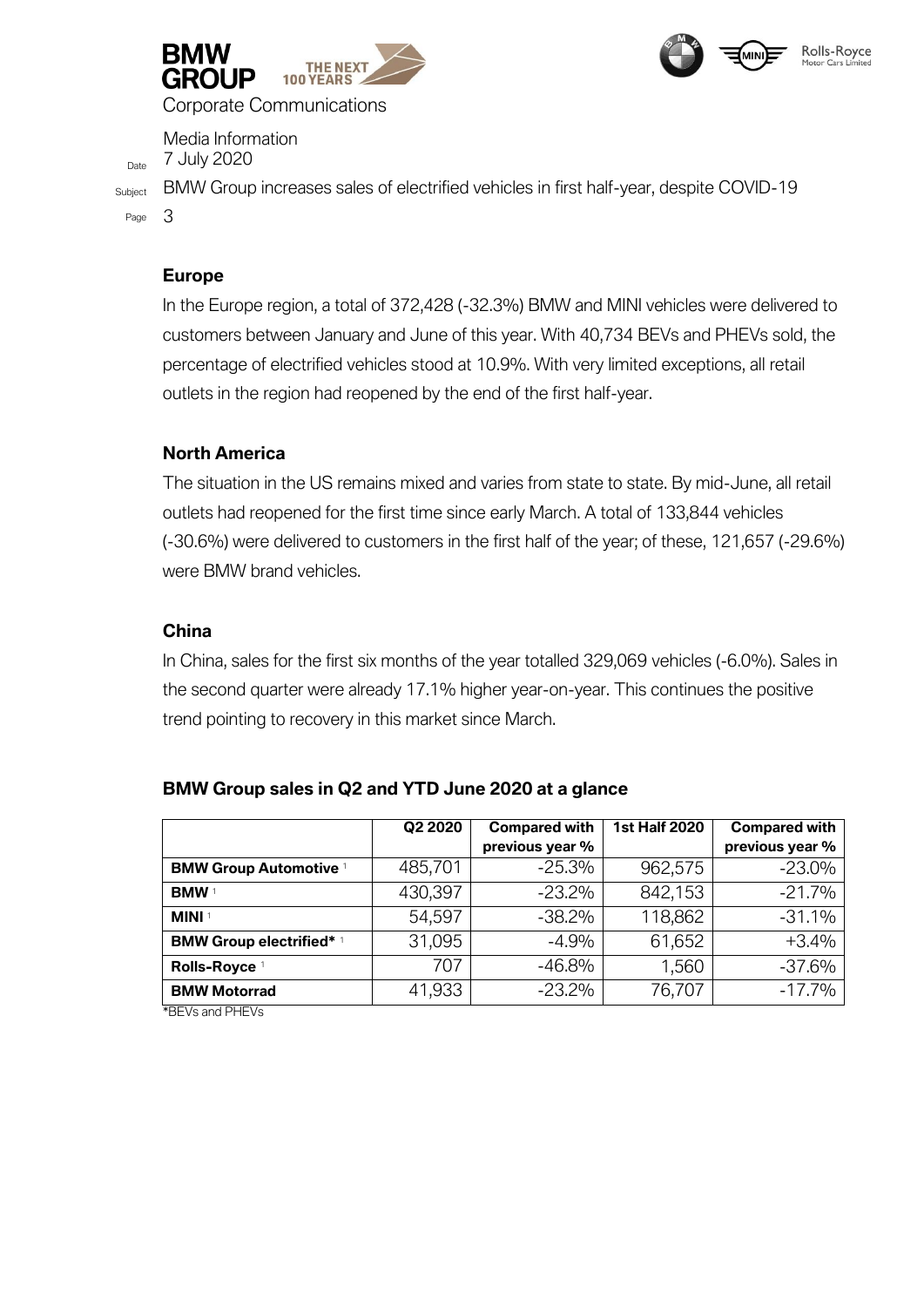



Corporate Communications

Media Information

 $D_{\text{date}}$  7 July 2020

Subject BMW Group increases sales of electrified vehicles in first half-year, despite COVID-19

Page 4

#### **BMW & MINI sales in the regions/markets**

|                              | Q2 2020 | <b>Compared with</b><br>previous year % | 1st Half<br>2020 | Compared with<br>previous year % |
|------------------------------|---------|-----------------------------------------|------------------|----------------------------------|
| Europe <sup>1</sup>          | 151,869 | $-45.6%$                                | 372,428          | $-32.3%$                         |
| Germany*1<br>$\overline{a}$  | 48,264  | $-46.0\%$                               | 116,255          | $-29.1%$                         |
| Asia 1                       | 253,533 | $+7.5%$                                 | 416,153          | $-8.1%$                          |
| China <sup>1</sup>           | 212,617 | $+17.1%$                                | 329,069          | $-6.0%$                          |
| <b>Americas</b> <sup>1</sup> | 70,311  | $-41.1%$                                | 152,102          | $-30.5%$                         |
| <b>USA</b> <sup>1</sup>      | 56,245  | $-39.5%$                                | 120,937          | $-29.4%$                         |

\*Provisional registration figures

1 In connection with a review of its sales and related reporting practices, BMW Group reviewed prior period retail vehicle delivery data and determined that certain vehicle deliveries were not reported in the correct periods. Further information can be found in the March 12th press release announcing BMW Group's financial results for 2019 and in BMW Group's 2019 Annual Report. As an update of the information given there, BMW Group has revised the data on vehicle deliveries retrospectively going back to 2015 in its sixteen most significant markets.

#### **\*Consumption and Emission data:**

**MINI Cooper SE Countryman ALL4:** fuel consumption combined: 2.0-1.7 l/100 km, power consumption combined 14.0-13.1 kWh/100 km, CO2 emissions combined: 45-40 g/km **MINI Cooper SE:** fuel consumption combined: 0.0 l/100 km, power consumption combined 16.8-14.8 kWh/100 km, CO2 emissions combined: 0 g/km

If you have any questions, please contact:

#### **Corporate Communications**

Christina Hepe, Corporate Communications christina.hepe@bmw.de, Telephone: +49-89-382-38770

Eckhard Wannieck, head of Corporate and Culture Communications [eckhard.wannieck@bmw.de,](mailto:eckhard.wannieck@bmw.de) Telephone: +49 89 382-24544

Media website: [www.press.bmwgroup.com](http://www.press.bmwgroup.com/) Email: [presse@bmwgroup.com](about:blank)